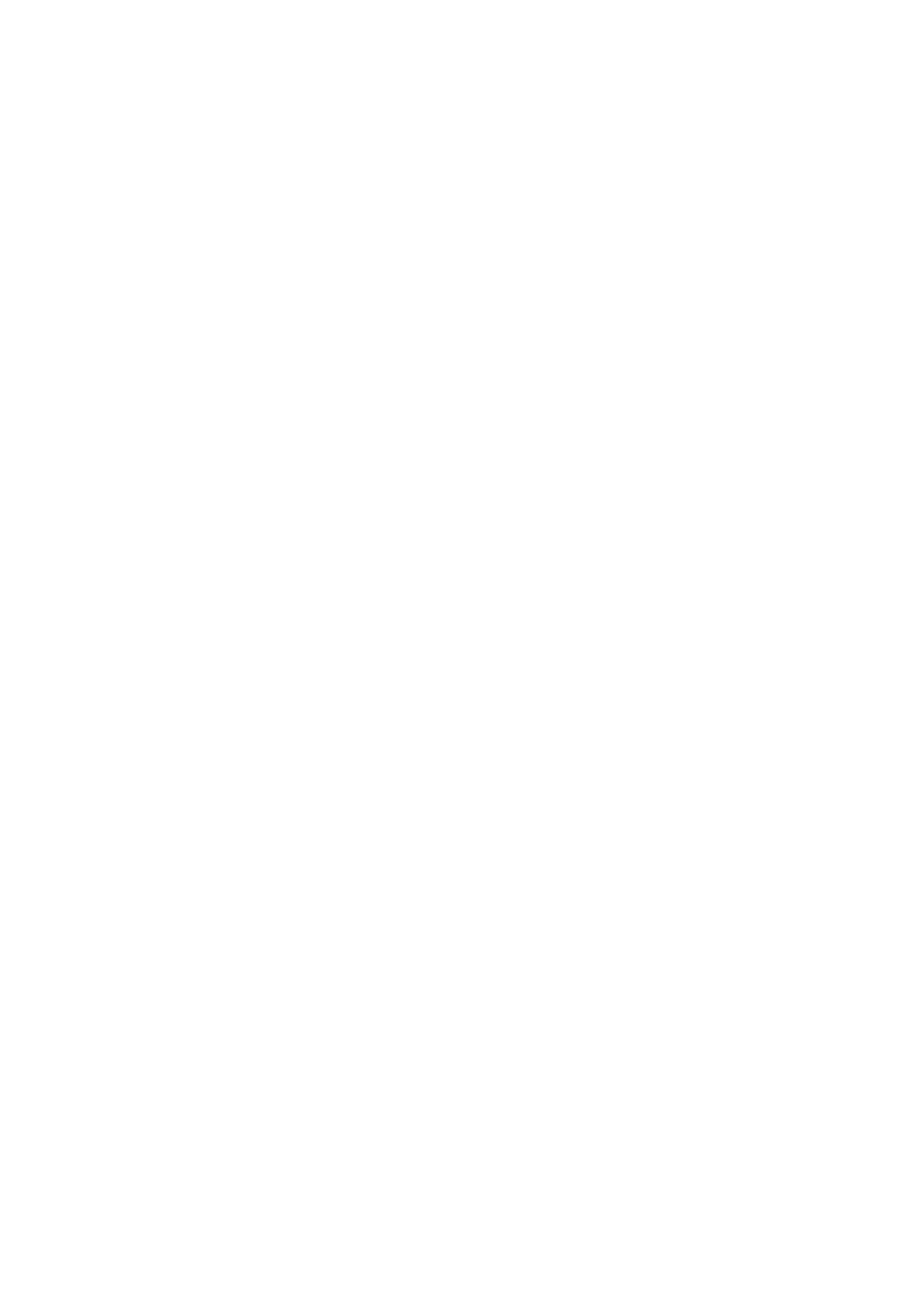Order of Service

*Conducted by the Reverend Canon Paul Cubitt*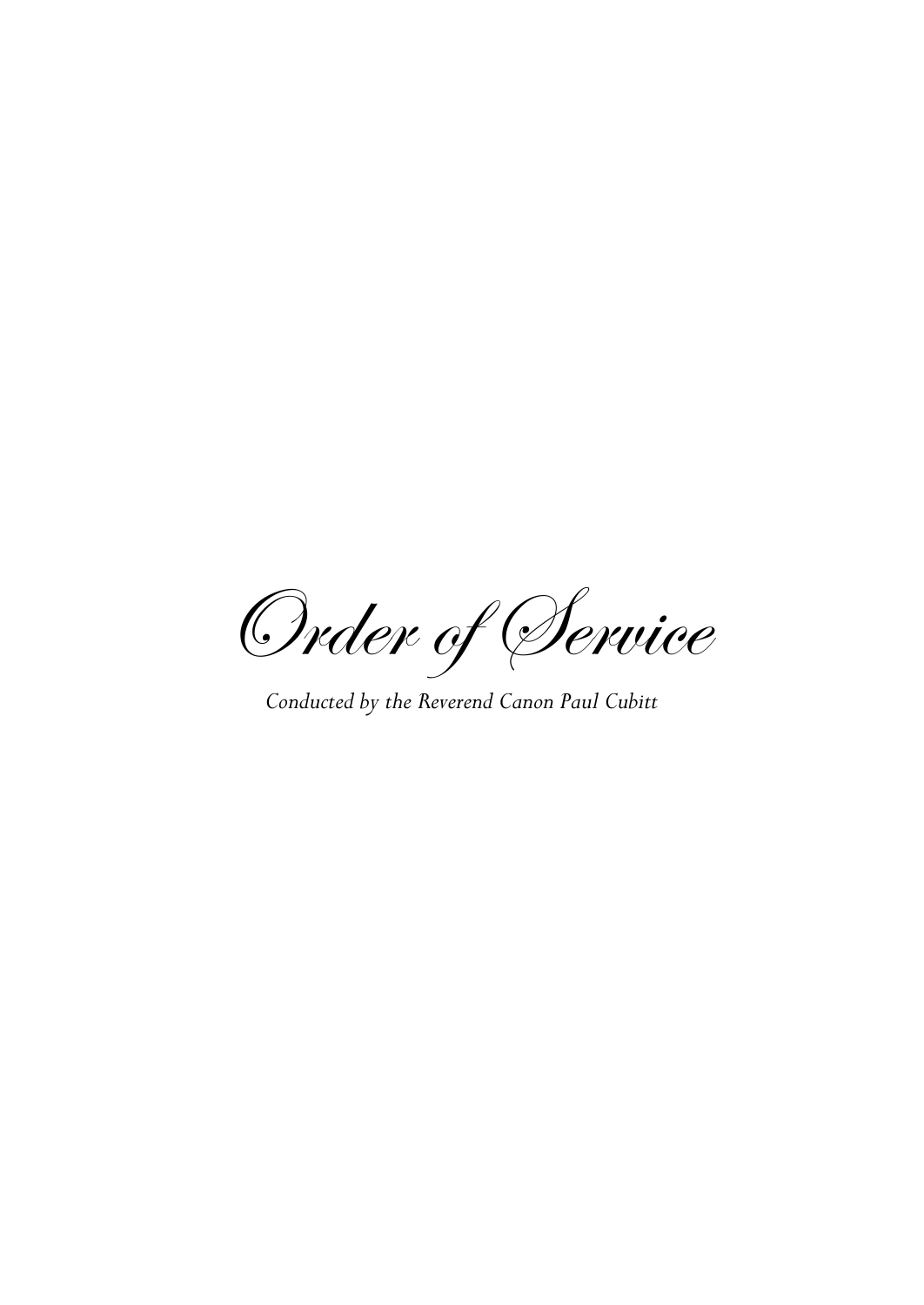#### **Processional Music**

*Played by the Organist* 

#### **Welcome and Opening Prayers**

#### **Hymn**

Guide me, O thou great Redeemer, Pilgrim through this barren land; I am weak, but thou art mighty; Hold me with thy powerful hand: Bread of heaven, Feed me now and evermore.

Open now the crystal fountain Whence the healing stream doth flow; Let the fiery cloudy pillar Lead me all my journey through: Strong deliverer, Be thou still my strength and shield.

When I tread the verge of Jordan, Bid my anxious fears subside; Death of death, and hell's destruction, Land me safe on Canaan's side: Songs and praises I will ever give to thee.

#### **Tributes**

*by Graham and Stephen*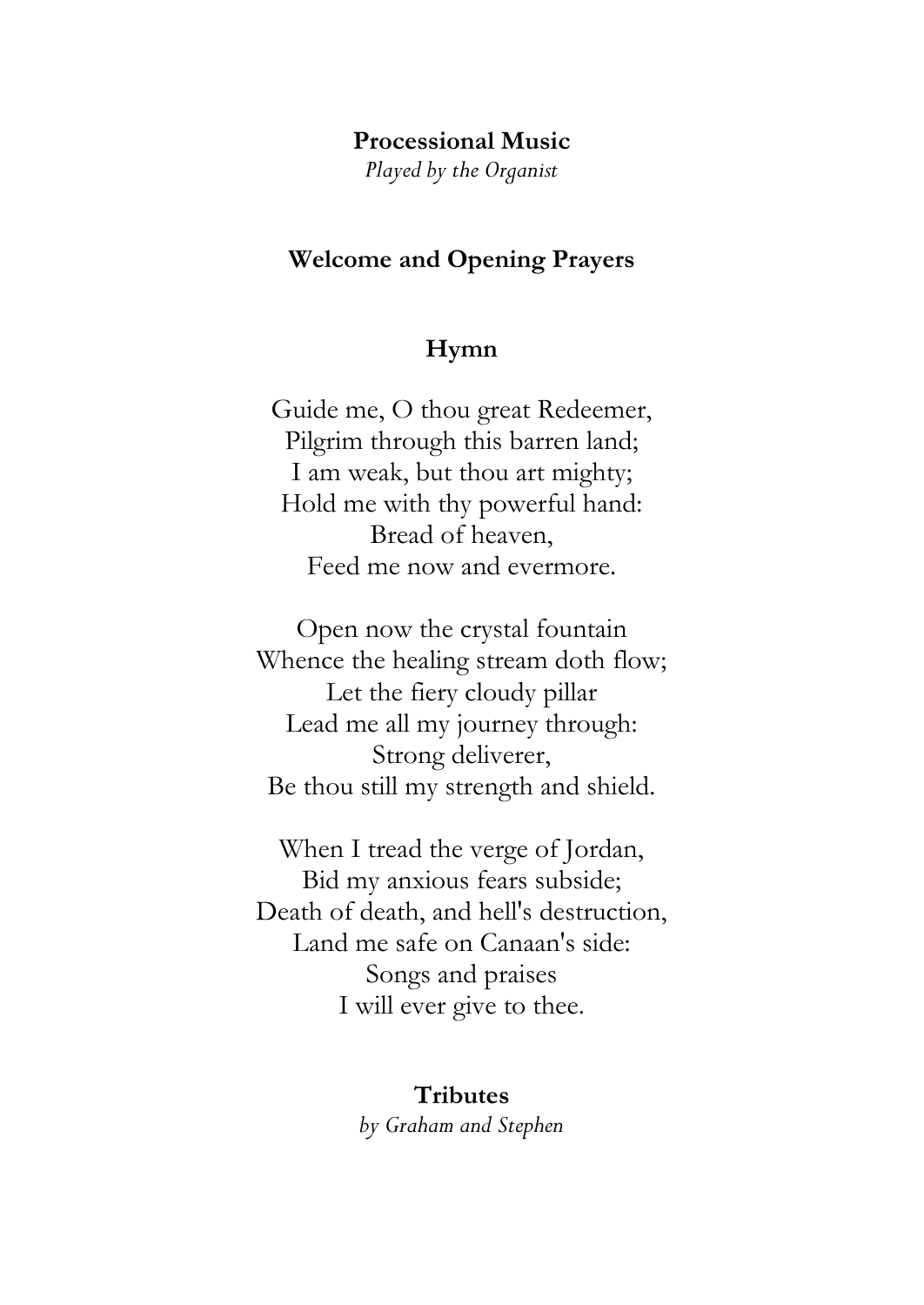#### **A Time for Reflection**

*As we listen to the Lark Ascending we will enjoy some photographic memories of Barbara and her family*

#### **Bible Reading**

#### **The Address**

#### **Prayers including the Lord's Prayer**

Our Father, who art in heaven, Hallowed be thy name, Thy kingdom come, Thy will be done, On earth as it is in heaven. Give us this day our daily bread. And forgive us our trespasses, As we forgive those who trespass against us. And lead us not into temptation; But deliver us from evil. For thine is the kingdom, The power and the glory, For ever and ever. Amen.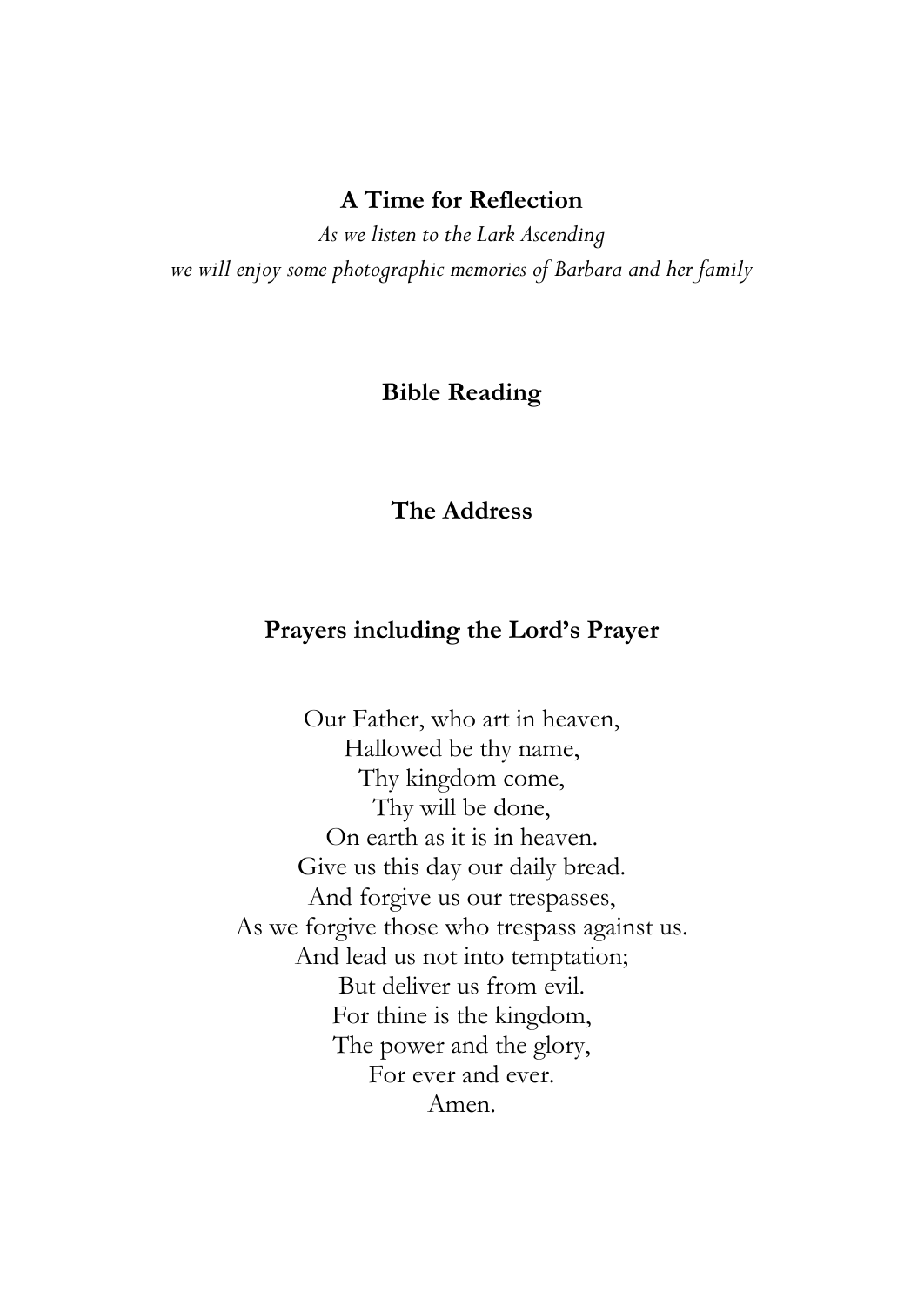### **Hymn**

The day Thou gavest, Lord, is ended, The darkness falls at Thy behest; To Thee our morning hymns ascended, Thy praise shall sanctify our rest.

We thank Thee that Thy church unsleeping, While earth rolls onward into light, Through all the world her watch is keeping, And rests not now by day or night.

> As o'er each continent and island The dawn leads on another day, The voice of prayer is never silent, Nor dies the strain of praise away.

The sun that bids us rest is waking Our brethren 'neath the western sky, And hour by hour fresh lips are making Thy wondrous doings heard on high.

So be it, Lord; Thy throne shall never, Like earth's proud empires, pass away; Thy kingdom stands, and grows for ever Till all Thy creatures own Thy sway.

#### **The Prayer of Commendation**

**The Committal**

**The Blessing**

**Recessional Music** *Played by the Organist*